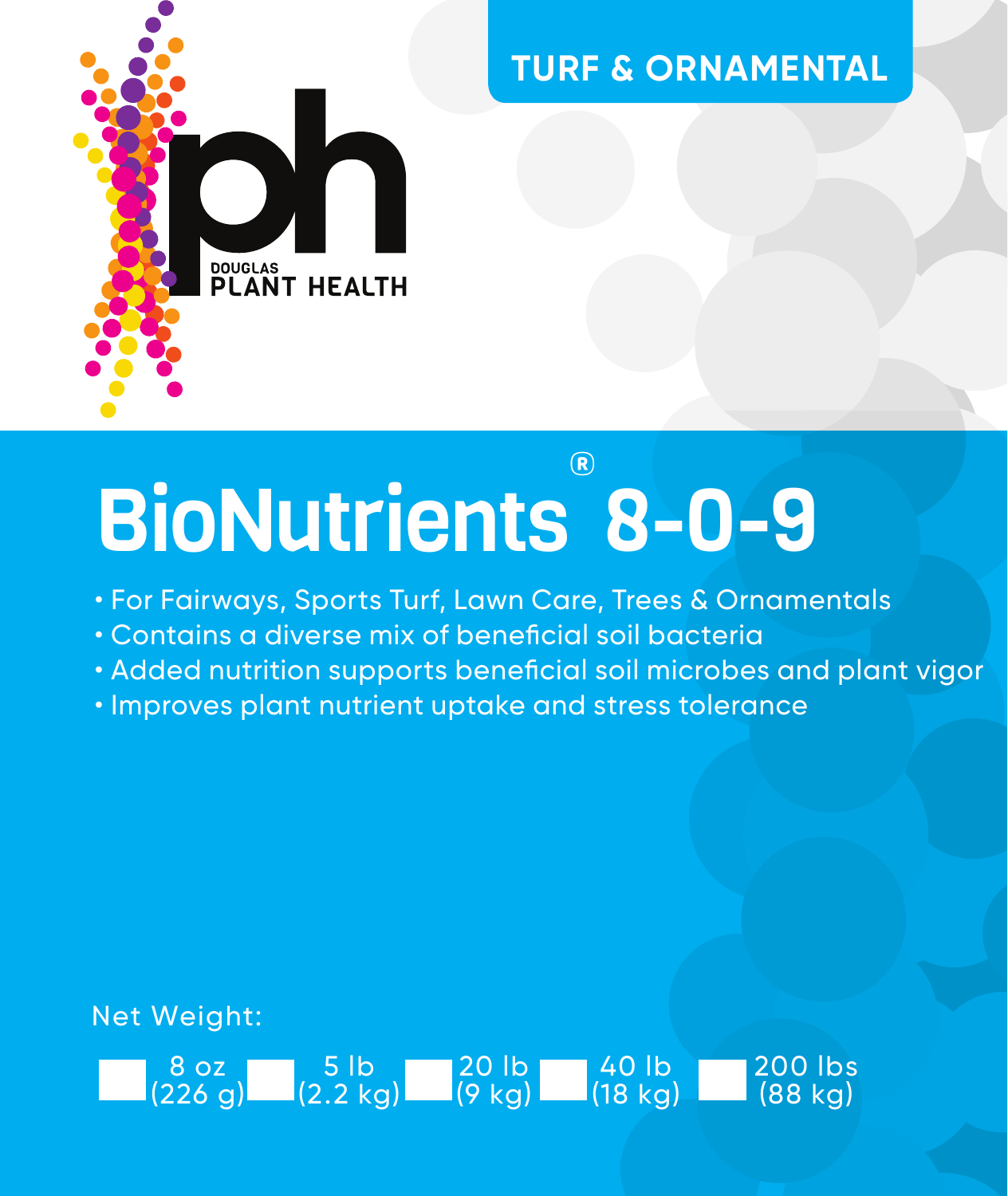## **BioNutrients 8-0-9**

#### **Guaranteed Analysis:**

Total Nitrogen (N)  $\frac{1}{2}$ ,  $\frac{1}{2}$ ,  $\frac{1}{2}$ ,  $\frac{1}{2}$ ,  $\frac{1}{2}$ ,  $\frac{1}{2}$ ,  $\frac{1}{2}$ ,  $\frac{1}{2}$ ,  $\frac{1}{2}$ ,  $\frac{1}{2}$ ,  $\frac{1}{2}$ ,  $\frac{1}{2}$ ,  $\frac{1}{2}$ ,  $\frac{1}{2}$ ,  $\frac{1}{2}$ ,  $\frac{1}{2}$ ,  $\frac{1}{2}$ ,  $\frac{1}{2}$ ,  $\frac{$ 8% Water Soluble Nitrogen

Soluble Potash (K<sub>2</sub>O) . . O) . .9% Derived From: Soy Protein Hydrolysate, Fish Protein Hydrolysate, Potassium Hydroxide, Kelp extract (Ascophyllum nodosum)

### **Soil Amending Ingredients:**

| *Colony Forming Units |
|-----------------------|

#### **Product Description:**

BioNutrients™ 8-0-9 contains a diverse mix of beneficial soil bacteria. Additionally, BioNutrients™ 8-0-9 contains a natural wetting agent, soil conditioners, and microbe food. Easy to apply on new and existing trees and landscaped areas.

#### For Professional Use Only. For Non-Food Use Only.

**Note:** It is suggested that you pre-dissolve the material and run it through 100 mesh screen, then put it into a tank for spraying. Not necessary to do with tree injection tanks or hydro seeding machines.

Microbe count may begin to decline 2 years from manufacturing date printed on container.

NOTE: Do not apply near water, storm drains or drainage<br>ditches. Do not apply if heavy rain is expected. Apply this<br>product only to your lawn/garden and sweep any product that lands on the driveway, sidewalk or street back onto your lawn/garden.

Information about the components of this lot of fertilizer may be obtained by writing to Douglas Plant Health, 1550 E. Old 210 Highway, Liberty, MO 64068 and giving the lot number which is printed on the front of the container.

The following precautionary statements and pictograms are based on the Globally harmonized system of classification and labeling of chemicals (GHS) and are mandated by the Occupational Safety and Health Administration (OSHA).

Do not handle until all safety precautions have been read and understood. Use personal protective equipment as required. Wash face, hands and exposed skin thoroughly after handling. Avoid breathing dust or spray. Use only outdoors or in a well-ventilated area.

**DANGER**

Causes Skin Irritation Causes Serious eye irritation May cause cancer May cause respiratory irritation

Condition of Sale and Warranty: Douglas Plant Health warrants that the product conforms to its chemical description and is reasonably fit for the purpose stated on the label only when used in accordance with label directions under normal conditions of use. Handling, storage and use of the product by Buyer or User are beyond the control of Douglas Plant Health and Seller. Risks such as crop injury or other unintended consequences resulting from, but not limited to, weather or soil conditions, presence of other materials, disease,pests, drift to other crops or property, or failure to follow label directions will be assumed by Buyer or User. IN NO CASE WILL DOUGLAS PLANT<br>HEALTH, LTD OR SELLER BE HELD LIABLE FOR CONSEQUENTIAL, SPECIAL, OR INDIRECT<br>DAMAGES RESULTING FROM THE HANDLING, STORAGE OR USE OF THIS PROD

| IF SWALLOWED:                                                                                                                                                                                                                                                                                                                                         | Call a poison center or doctor. Rinse mouth, If<br>exposed or concerned: Get medical advise/<br>attention                                                                               |  |  |  |
|-------------------------------------------------------------------------------------------------------------------------------------------------------------------------------------------------------------------------------------------------------------------------------------------------------------------------------------------------------|-----------------------------------------------------------------------------------------------------------------------------------------------------------------------------------------|--|--|--|
| IF IN FYES:                                                                                                                                                                                                                                                                                                                                           | Rinse continuously with water for several<br>minutes. Remove contact lenses if present and<br>easy to do. Continue rinsing. If eye irritation<br>persists: Get medical advice/attention |  |  |  |
| IF ON SKIN:                                                                                                                                                                                                                                                                                                                                           | Wash with plenty of water and soap. Take off<br>contaminated clothing and wash before reuse.<br>If skin irritation occurs: Get medical advice/<br>attention                             |  |  |  |
| IF INHAI FD:                                                                                                                                                                                                                                                                                                                                          | Remove victim to fresh air and keep at rest in a<br>position comfortable for breathing.                                                                                                 |  |  |  |
| You may also contact 1-352-323-3500 day or night for emergency<br>treatment information. If medical advice is needed, have product<br>container or label at hand (P101). Keep out of reach of children<br>(P102). Read label before use (P103).                                                                                                       |                                                                                                                                                                                         |  |  |  |
| STORAGE: Keep container tightly closed. May be stored<br>in unheated area, but keep from freezina. Store in areas<br>inaccessible to children and pets. Store locked up in a well-<br>ventilated place<br>DISPOSAL: Dispose of contents/container in accordance with<br>local/regional/national/international regulations. Do not reuse<br>container. |                                                                                                                                                                                         |  |  |  |

F002873

**Douglas Plant Health** 1550 E. Old 210 Highway Liberty, MO 64068 (800) 648-7626 www.DouglasPlantHealth.com



**OPEN Resealable Label** 

Information regarding the contents and levels of metals in this product is available on the internet at http://www.aapfco.org/metals.html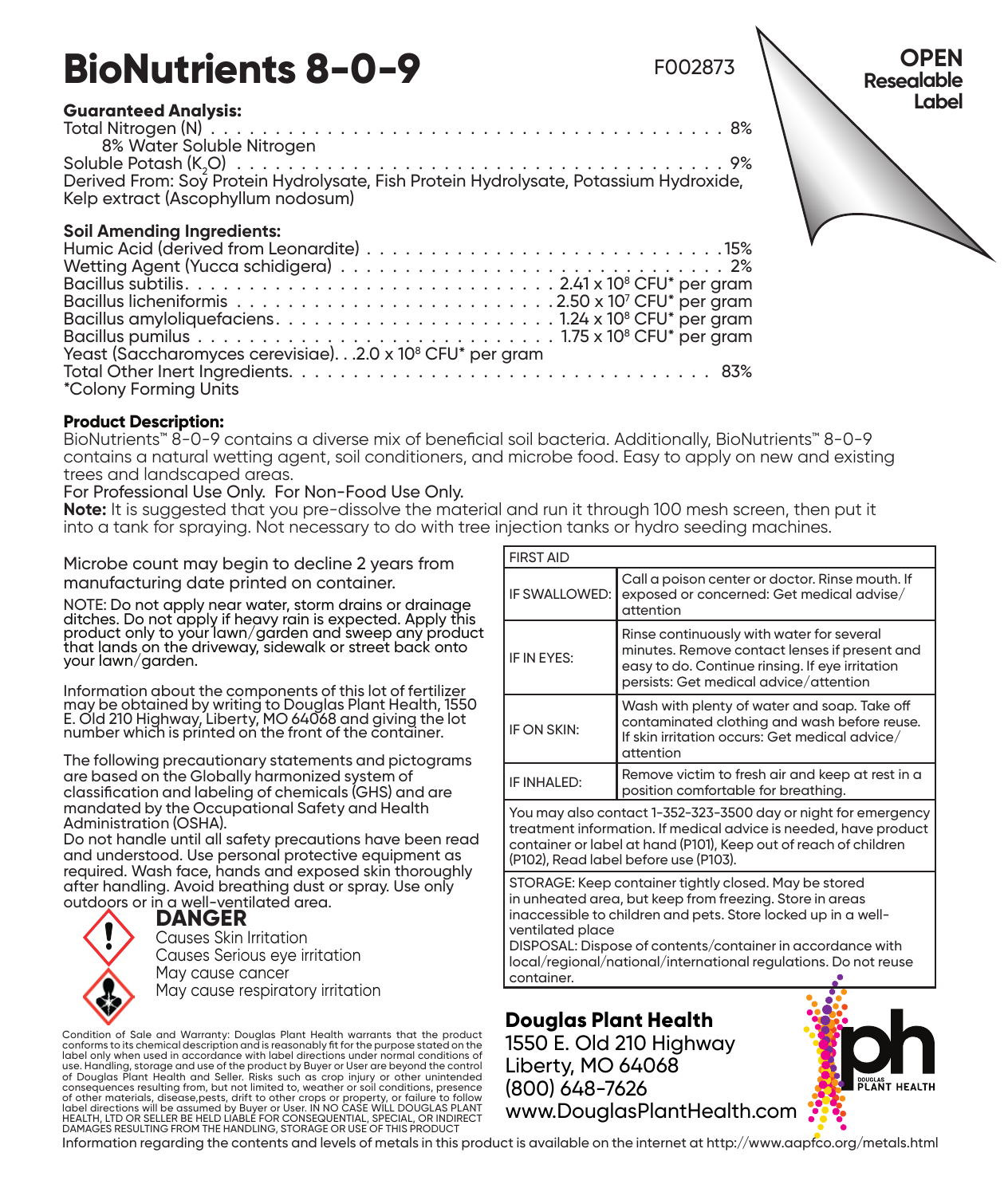| <b>Turf Application Rates</b>                                                                                                    |                                                                                                                                                                                        |                                                                                                                                                        |  |  |
|----------------------------------------------------------------------------------------------------------------------------------|----------------------------------------------------------------------------------------------------------------------------------------------------------------------------------------|--------------------------------------------------------------------------------------------------------------------------------------------------------|--|--|
| Application                                                                                                                      | Rate                                                                                                                                                                                   | Frequency / Notes                                                                                                                                      |  |  |
| <b>Regular Turf</b><br>Maintenance                                                                                               | Mix $1/2$ -1 pound of pre-<br>dissolved material in 50 - 100<br>gallons of water per acre.<br>Metric: Rate per Hectare: Mix<br>250-500 grams in 400-800<br>Liters water.               | Apply monthly<br>throughout<br>growing season.                                                                                                         |  |  |
| Overseeding,<br>Aeration.<br><b>Newly Seeded</b><br>Areas, Sod<br>Overseeding,<br>Aeration,<br><b>Newly Seeded</b><br>Areas, Sod | Apply 1/4-1 pound of material<br>per 5,000 sq. ft. Metric: apply<br>125-500 grams, per 465 sq<br>meters.                                                                               | Apply at time<br>of aeration,<br>sodding or<br>seeding in the<br>seed hopper<br>or with starter<br>fertilizer and<br>re-apply<br>monthly as<br>needed. |  |  |
| Hydroseeding                                                                                                                     | Mix $1/4$ -1 pound of material<br>per 5,000-8000 sq.ft per 500-<br>800 gallons of slurry. Metric,<br>mix 125-500 grams of material<br>per 465-745 sq. meters, per<br>1895-3025 liters. | Add to tank<br>before seed and<br>mulch.                                                                                                               |  |  |
| Sand<br>Topdressing<br>or Divot & Ball<br>Mark repair                                                                            | Mix 1/2-1 pound of material per<br>cubic yard.<br>Hand Repair: Lightly sprinkle<br>into divot hole prior to<br>replacement of turf. Metric: mix<br>250-500 grams per cubic yard.       | Mix throughly<br>with sand just<br>prior to use.                                                                                                       |  |  |